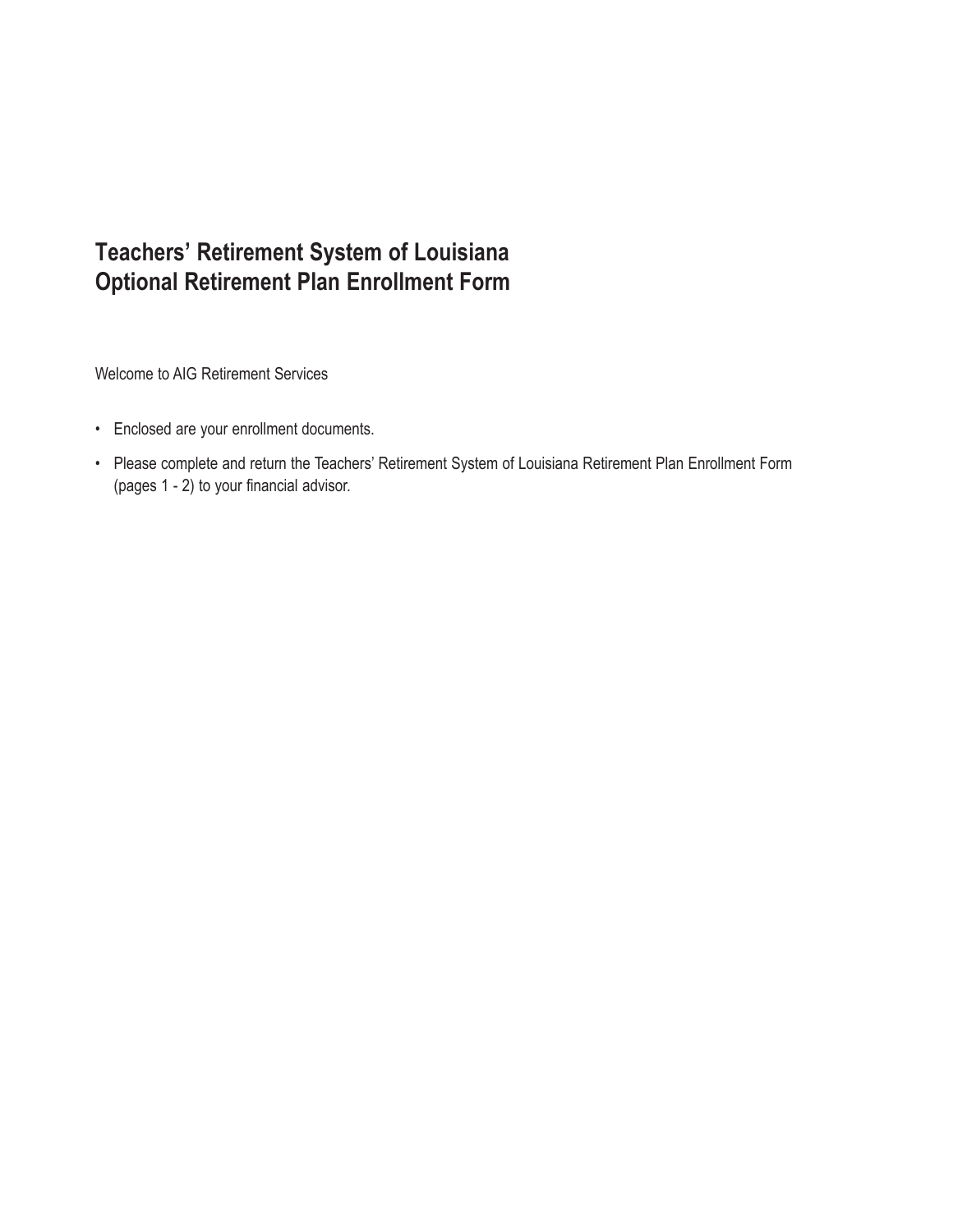Group ID# 45000001 CS: 9 CS:C CS: C CS:C **VALIC Retirement Services Company (VRSCO)** 

| <b>1. CLIENT INFORMATION</b>                                                                                                                                                                                                                                                                                                                                                                                                                                                                                                                                                                                                                                |                                                                  |                                              |                                                                               |  |
|-------------------------------------------------------------------------------------------------------------------------------------------------------------------------------------------------------------------------------------------------------------------------------------------------------------------------------------------------------------------------------------------------------------------------------------------------------------------------------------------------------------------------------------------------------------------------------------------------------------------------------------------------------------|------------------------------------------------------------------|----------------------------------------------|-------------------------------------------------------------------------------|--|
| $\Box$ Mr. $\Box$ Mrs. $\Box$ Ms. $\Box$ Dr. $\Box$ Rev.                                                                                                                                                                                                                                                                                                                                                                                                                                                                                                                                                                                                    | <u> 1989 - Johann John Stein, mars an deus Frankryk († 1958)</u> |                                              |                                                                               |  |
| Gender: $\Box$ Male $\Box$ Female                                                                                                                                                                                                                                                                                                                                                                                                                                                                                                                                                                                                                           | Marital Status: $\Box$ Married $\Box$ Not Married                |                                              |                                                                               |  |
|                                                                                                                                                                                                                                                                                                                                                                                                                                                                                                                                                                                                                                                             |                                                                  |                                              |                                                                               |  |
|                                                                                                                                                                                                                                                                                                                                                                                                                                                                                                                                                                                                                                                             |                                                                  |                                              |                                                                               |  |
| Primary Phone: (Comparison and Contract Comparison and Comparison and Comparison and Comparison and Comparison<br>$\Box$ Business $\Box$ Personal $\Box$ Business Mobile $\Box$ Personal Mobile                                                                                                                                                                                                                                                                                                                                                                                                                                                             |                                                                  |                                              | $\Box$ Business $\Box$ Personal $\Box$ Business Mobile $\Box$ Personal Mobile |  |
| Mailing Address* (if different from residence): _________________________________                                                                                                                                                                                                                                                                                                                                                                                                                                                                                                                                                                           |                                                                  |                                              |                                                                               |  |
|                                                                                                                                                                                                                                                                                                                                                                                                                                                                                                                                                                                                                                                             |                                                                  |                                              |                                                                               |  |
| * All accounts will be updated with these addresses.                                                                                                                                                                                                                                                                                                                                                                                                                                                                                                                                                                                                        |                                                                  | Location Code (See attached location codes): |                                                                               |  |
| · To ensure that all beneficiaries are identified, list each by name.<br>• If no percentage is indicated, your benefits will be paid equally to the listed beneficiaries.<br>• Refer to the Beneficiary Designation section in the Information for examples of acceptable designations.<br>• Percentage total must equal 100%.<br>. If a Beneficiary is a minor, please complete and attach a Beneficiary Designation Form.<br>PRIMARY BENEFICIARIES: Primary beneficiaries receive death benefits upon the participant's death. (This section must be completed even if there are<br>designations for other accounts on file.)<br><b>Beneficiary Name:</b> |                                                                  |                                              |                                                                               |  |
|                                                                                                                                                                                                                                                                                                                                                                                                                                                                                                                                                                                                                                                             |                                                                  |                                              |                                                                               |  |
|                                                                                                                                                                                                                                                                                                                                                                                                                                                                                                                                                                                                                                                             |                                                                  |                                              |                                                                               |  |
|                                                                                                                                                                                                                                                                                                                                                                                                                                                                                                                                                                                                                                                             |                                                                  |                                              |                                                                               |  |
| E-mail: Percent: Percent: 2010 Melationship: 2020 Melationship: Trust Date: Percent: 2020 Melationship: 2020 Melationship: 2020 Melationship: 2020 Melationship: 2020 Melationship: 2020 Melationship: 2020 Melationship: 2020                                                                                                                                                                                                                                                                                                                                                                                                                              |                                                                  | DOB or                                       |                                                                               |  |
|                                                                                                                                                                                                                                                                                                                                                                                                                                                                                                                                                                                                                                                             |                                                                  |                                              |                                                                               |  |
|                                                                                                                                                                                                                                                                                                                                                                                                                                                                                                                                                                                                                                                             |                                                                  |                                              |                                                                               |  |
| E-mail: Percent: Percent: 2010 Melationship: 2020 Melationship: Trust Date: Percent: 2020 Melationship: 2020 Melationship: 2020 Melationship: 2020 Melationship: 2020 Melationship: 2020 Melationship: 2020 Melationship: 2020                                                                                                                                                                                                                                                                                                                                                                                                                              |                                                                  | DOB or                                       |                                                                               |  |
|                                                                                                                                                                                                                                                                                                                                                                                                                                                                                                                                                                                                                                                             |                                                                  |                                              |                                                                               |  |
| □ Check here if you have named additional primary beneficiaries on a separate sheet, signed, dated and attached to this form.<br>Print your name and social security number at the top of each separate sheet attached.<br><b>CONTINGENT BENEFICIARIES:</b> Contingent beneficiaries receive death benefits if all the primary beneficiaries are deceased at the time of the participant's<br>death. (This section must be completed even if there are designations for other accounts on file.)                                                                                                                                                            |                                                                  |                                              |                                                                               |  |
|                                                                                                                                                                                                                                                                                                                                                                                                                                                                                                                                                                                                                                                             |                                                                  |                                              |                                                                               |  |
| E-mail: Percent: Percent: 2016                                                                                                                                                                                                                                                                                                                                                                                                                                                                                                                                                                                                                              |                                                                  | DOB or                                       |                                                                               |  |
|                                                                                                                                                                                                                                                                                                                                                                                                                                                                                                                                                                                                                                                             |                                                                  |                                              |                                                                               |  |
|                                                                                                                                                                                                                                                                                                                                                                                                                                                                                                                                                                                                                                                             |                                                                  |                                              |                                                                               |  |
| E-mail: Percent: 2012 Relationship: Trust Date: Trust Date: Percent: 2014                                                                                                                                                                                                                                                                                                                                                                                                                                                                                                                                                                                   |                                                                  | DOB or                                       |                                                                               |  |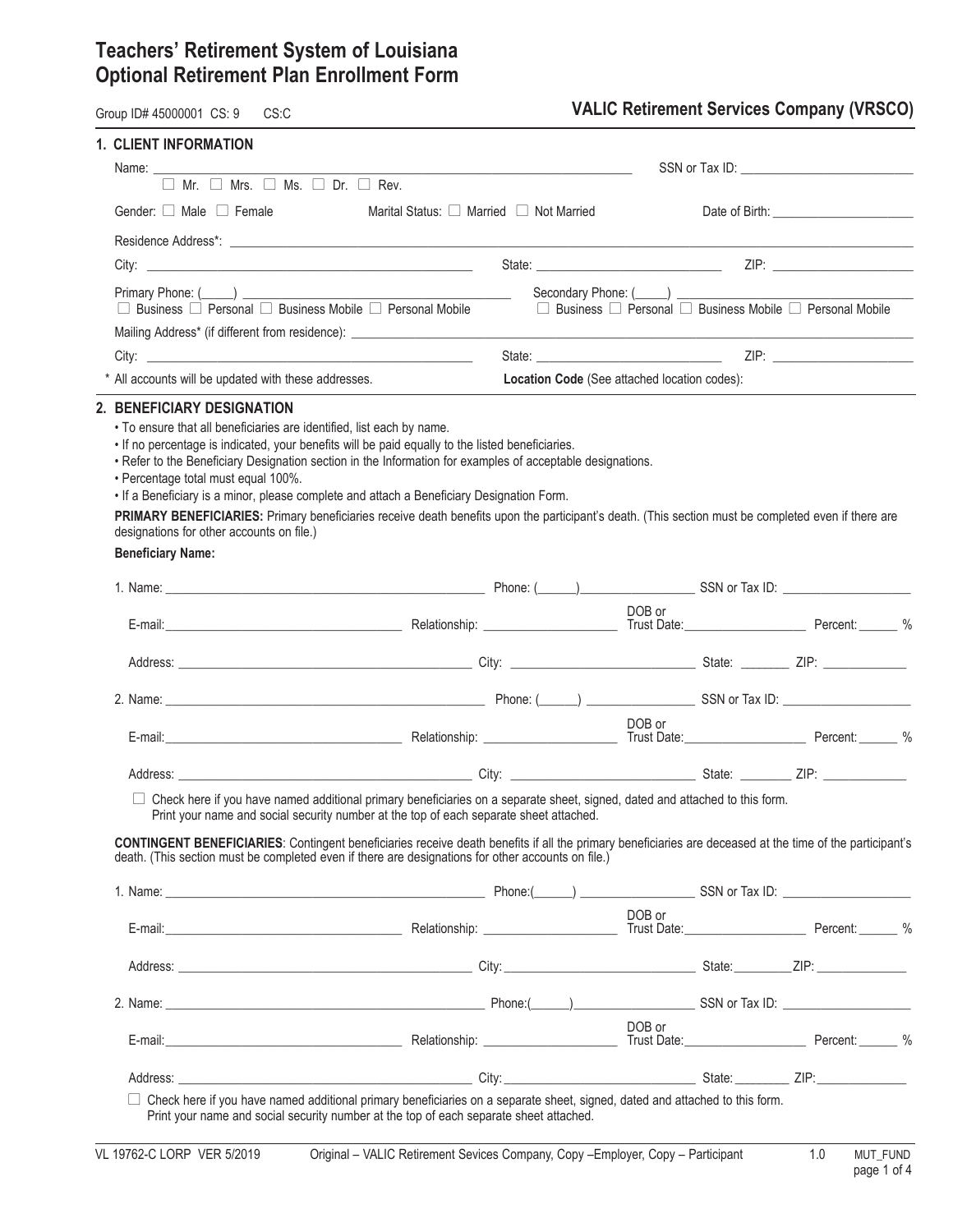### **3. INVESTOR PROFILE**

 $\overline{\phantom{0}}$ 

### Group ID# 45000001 CS: 9 CS: C **VALIC Retirement Services Company (VRSCO)**

| J. INVEJIUN FNUFILE                                                                                                                  |                                                                                                                                        |
|--------------------------------------------------------------------------------------------------------------------------------------|----------------------------------------------------------------------------------------------------------------------------------------|
| Has the Client previously purchased mutual funds or other securities?                                                                | If yes, number of years:<br>$\Box$ No<br>$\Box$ Yes                                                                                    |
| Investment Objective (check one):<br>$\Box$ Safety of Principal                                                                      | □ Long-Term Growth<br>$\Box$<br>Income                                                                                                 |
| <b>Risk Profile:</b><br>$\Box$ Higher Risk<br>Moderately Aggressive<br>$\Box$ Aggressive<br>$\Box$ Moderate                          | Moderately Conservative<br>$\Box$ Cautious<br>□ Conservative                                                                           |
| <b>Financial Situation:</b>                                                                                                          |                                                                                                                                        |
| $\Box$ Under \$50,000<br>Annual Household Income                                                                                     | $\Box$ \$50,000 - \$100,000<br>□ Over \$100,000 list amount: \$                                                                        |
| □ Under \$50,000<br>Net Worth (excluding value of primary residence)                                                                 | $\Box$ \$50,000 - \$100,000<br>$\Box$ Over \$100,000 list amount: \$                                                                   |
| □ Under \$50,000<br>Life Insurance (face amount)                                                                                     | $\Box$ \$50,000 - \$100,000<br>□ Over \$100,000 list amount: \$                                                                        |
|                                                                                                                                      |                                                                                                                                        |
|                                                                                                                                      |                                                                                                                                        |
| Is the Client employed by or registered with an FINRA member firm? $\square$ Yes $\square$ No                                        |                                                                                                                                        |
| 4. DELIVERY OPTION ELECTION                                                                                                          |                                                                                                                                        |
|                                                                                                                                      | $\Box$ Business<br>$\Box$ Personal                                                                                                     |
| online at aig.com/RetirementServices<br>I elect to continue receiving account information and related materials in a printed format. |                                                                                                                                        |
| 5. INVESTMENT ELECTIONS                                                                                                              | Indicate investment elections below for all future contributions to the plan. Use whole increments of 1% (no fractions) to total 100%. |
| ______% American AMCAP R6 (RAFGX)                                                                                                    | % Vanguard Explorer Adm (VEXRX)                                                                                                        |
| ______% American EuroPacific Growth R6 (RERGX)                                                                                       | _______ % Vanguard Federal M Mkt Inv (VMFXX)                                                                                           |
| ______% Blackrock Hi Yld BND Blackrock (BRHYX)                                                                                       | _______ % Vanguard Inst Idx (VINIX)                                                                                                    |
| 6 MEA Inflation Protected SEC I (DIPSX)                                                                                              | _______ % Vanguard Midcap Index Ins (VMCIX)                                                                                            |
| ______% DFA US Small Cap Value I (DFSVX)                                                                                             | _______ % Vanguard Tgt Rtmt 2020 (VTWNX)                                                                                               |
| _% DFA US Sustainability Core I (DFSIX)                                                                                              | % Vanguard Tgt Rtmt 2030 (VTHRX)                                                                                                       |
| ___% Invesco Developing Markets R6 (GTDFX)                                                                                           | % Vanguard Tgt Rtmt 2040 (VFORX)                                                                                                       |
| % Invesco Stable Value Trust (TRSSV)                                                                                                 | ____ % Vanguard Tgt Rtmt 2050 (VFIFX)                                                                                                  |
| ___% JP Morgan Discipl Equity R6 (JDEUX)                                                                                             | ____ % Vanguard Tgt Rtmt 2060 (VTTSX)                                                                                                  |
| ___% Pimco L/T US Govt Instl (PGOVX)                                                                                                 | _____ % Vanguard Tgt Rtmt Inc (VTINX)                                                                                                  |
| ___% Pimco Total Ret Instl (PTTRX)                                                                                                   | ____ % Vanguard Total Bond Index I (VBTIX)                                                                                             |
| ___% Principle Real Estate Sec Inst (PIREX)                                                                                          | % Vanguard Windsor Admiral (VWNEX)                                                                                                     |
| % Vanguard Developed Mkt Ind Fund Inst (VTMNX)                                                                                       | 100% Total                                                                                                                             |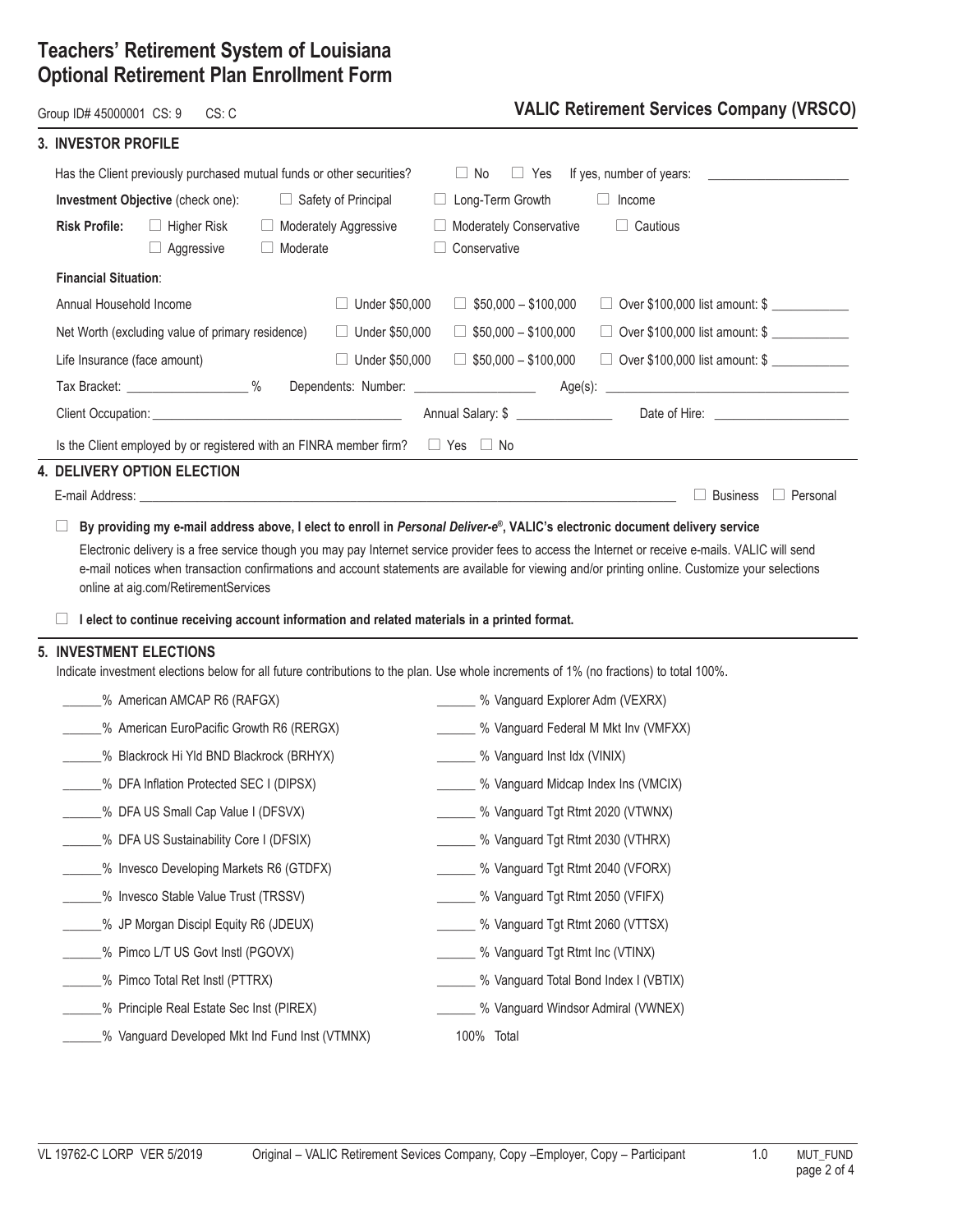**6. CLIENT SIGNATURE**

#### Group ID# 45000001 CS: 9 CS:C CS: C CS: C CS: C CS: C COMPANY (VRSCO)

| accurate and complete, to the best of my knowledge.                        |                                                                                                                   | I understand that transfers from the Fixed-Interest Option may be restricted. I understand that mutual fund investment return and principal value will fluctuate<br>so that when redeemed any shares in my Plan account may be worth more or less than their original cost. I affirm that the information on this form is |
|----------------------------------------------------------------------------|-------------------------------------------------------------------------------------------------------------------|---------------------------------------------------------------------------------------------------------------------------------------------------------------------------------------------------------------------------------------------------------------------------------------------------------------------------|
|                                                                            | <b>Client Signature</b>                                                                                           | Date                                                                                                                                                                                                                                                                                                                      |
|                                                                            | Signed At: City/State                                                                                             |                                                                                                                                                                                                                                                                                                                           |
| RETIREMENT SERVICES COMPANY.                                               |                                                                                                                   | UPON COMPLETION OF THIS FORM, A SALARY REDUCTION AGREEMENT MUST BE SUBMITTED WITH THIS DOCUMENT TO VALIC                                                                                                                                                                                                                  |
|                                                                            | Please fax this form and any documentation to 1-877-202-0187 or mail to the address below for processing:         |                                                                                                                                                                                                                                                                                                                           |
| <b>VALIC Document Control</b><br>P.O. Box 15648<br>Amarillo, TX 79105-5648 | If overnight delivery:                                                                                            | <b>VALIC Document Control</b><br>1050 N. Western St.<br>Amarillo, TX 79106-7011                                                                                                                                                                                                                                           |
|                                                                            | Questions about this form may be directed to 1-800-448-2542, Monday through Friday, 7 a.m. - 8 p.m. Central Time. |                                                                                                                                                                                                                                                                                                                           |
| For Home Office Use Only                                                   |                                                                                                                   |                                                                                                                                                                                                                                                                                                                           |
|                                                                            | Financial Advisor Name (Print)                                                                                    |                                                                                                                                                                                                                                                                                                                           |
|                                                                            | <b>Financial Advisor Signature</b>                                                                                | Date                                                                                                                                                                                                                                                                                                                      |
|                                                                            | Region Code: ________________                                                                                     |                                                                                                                                                                                                                                                                                                                           |
|                                                                            | Principal Approval                                                                                                | Date                                                                                                                                                                                                                                                                                                                      |

AIG Retirement Services represents AIG member companies - The Variable Annuity Life Insurance Company (VALIC) and its subsidiaries, VALIC Financial Advisors, Inc. (VFA) and VALIC Retirement Services Company (VRSCO). All are members of American International Group, Inc. (AIG).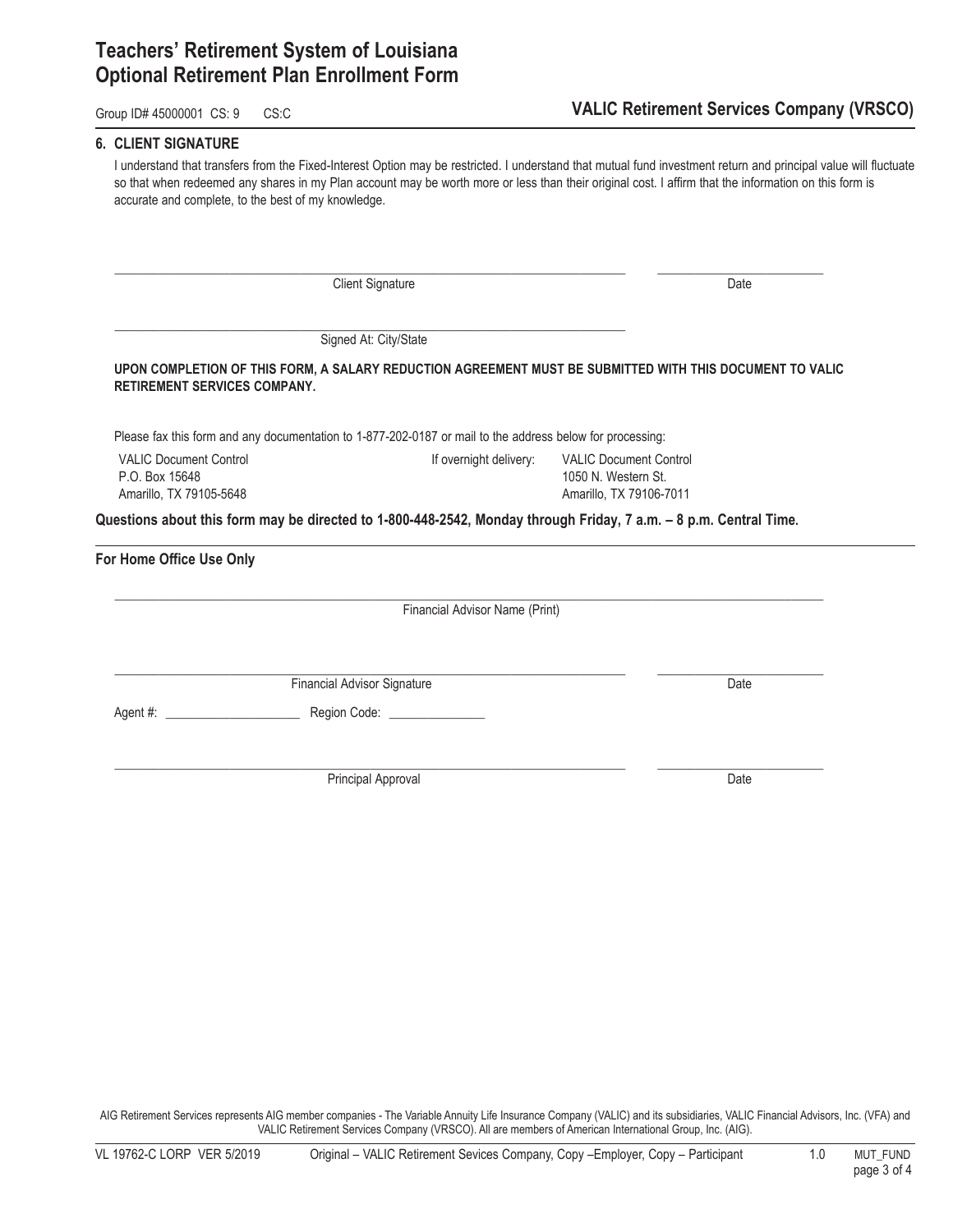#### Group ID# 45000001 CS: 9 CS: C **COMPANY CONTROL COMPANY CONTROL** COMPANY (VRSCO)

#### **INFORMATION**

**BENEFICIARY DESIGNATION** (Primary and/or Contingent) A beneficiary should always be designated. Beneficiary categories are: PRIMARY BENEFICIARY -One who receives any benefits after the Participant dies. CONTINGENT BENEFICIARY - One who receives any benefits if the primary beneficiary dies before the Participant dies. A beneficiary can be an INDIVIDUAL, an INSTITUTION, an ENTITY, or a TRUSTEE. INDIVIDUAL as beneficiary: Jane A. Doe INSTITUTION or ENTITY as beneficiary (state whether the institution is a corporation): The Evergreen Company, a Texas Corporation The ABC Charity, a Texas non-profit Corporation TRUSTEE as beneficiary: XYZ Bank and Trust Company or its successors, as Trustee under trust agreement dated January 31, 1982; or The Trustee under my will.

If you wish to designate as beneficiaries your current children, and any children who may be born to you or legally adopted in the future, add the words "all my living children" in the name box following the last child listed.

When there are multiple beneficiaries and one predeceases you, the proceeds will be divided between the remaining beneficiaries. A designation of "Per Stirpes" after the beneficiary name allows the children of the deceased beneficiary to receive the deceased beneficiary's portion.

Questions about this form may be directed to **1-800-448-2542**, Monday through Friday, 7 a.m. to 8 p.m. Central Time.

Please fax this form and any documentation to **1-877-202-0187** or mail to:

VALIC Document Control P.O. Box 15648 Amarillo, TX 79105-5648

Overnight delivery: VALIC Document Control 1050 N. Western St. Amarillo, Texas 79106-7011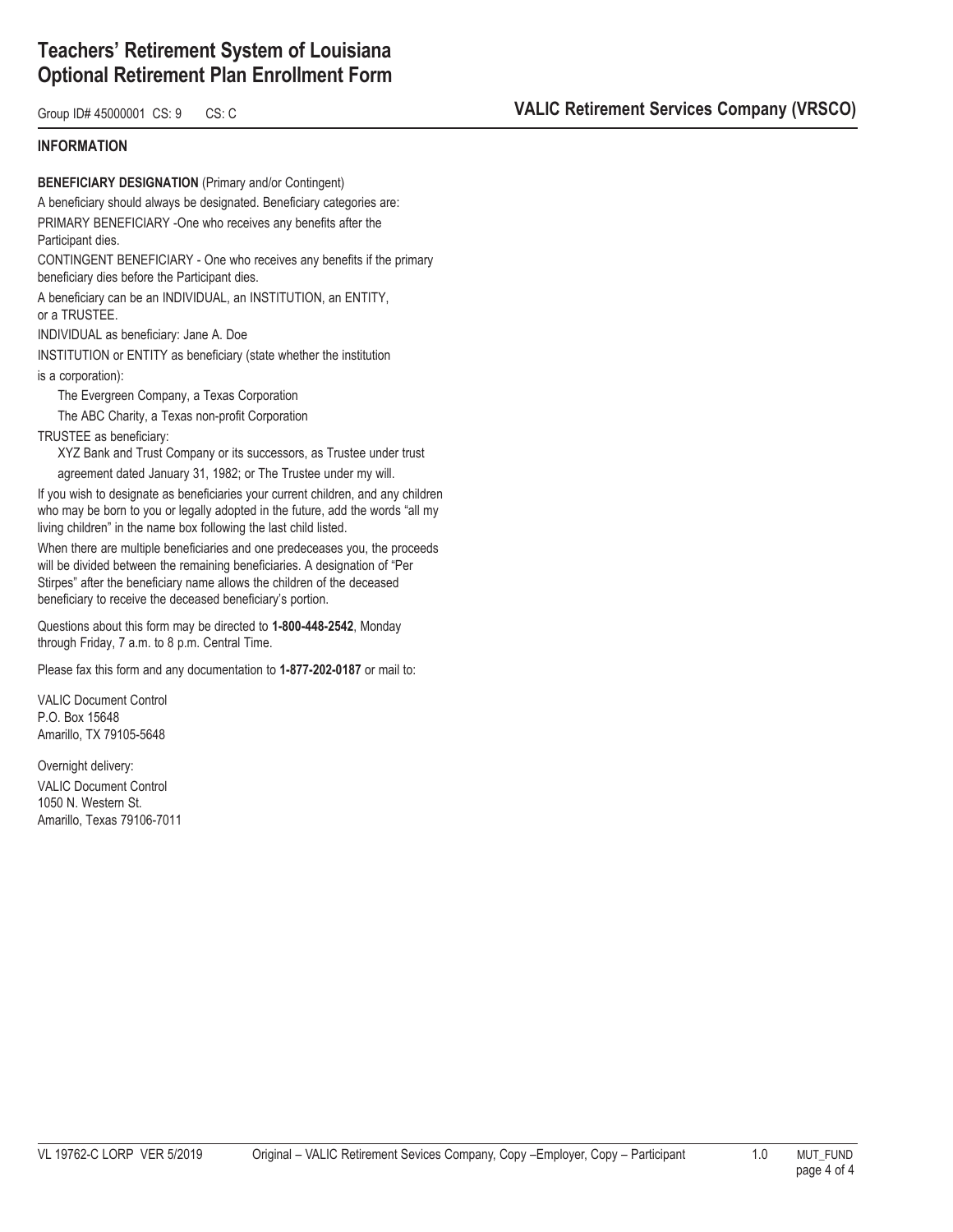# **Teachers' Retirement System of Louisiana Location Codes**

| Location         |                                           | Location   |                                              |
|------------------|-------------------------------------------|------------|----------------------------------------------|
| Code<br>1        | <b>Location Name</b><br><b>ACADIA PSB</b> | Code<br>57 | <b>Location Name</b><br><b>VERMILION PSI</b> |
| $\overline{2}$   | <b>ALLEN PSB</b>                          | 58         | <b>VERNON PSB</b>                            |
| 3                | <b>ASCENSION PSB</b>                      | 59         | <b>WASHINGTON F</b>                          |
| $\sqrt{4}$       | <b>ASSUMPTION PSB</b>                     | 60         | <b>WEBSTER PSB</b>                           |
|                  | <b>AVOYELLES PSB</b>                      | 61         | <b>WEST BATON R</b>                          |
| 5                |                                           |            |                                              |
| $\boldsymbol{6}$ | <b>BEAUREGARD PSB</b>                     | 62         | <b>WEST CARROL</b>                           |
| $\overline{7}$   | <b>BIENVILLE PSB</b>                      | 63         | <b>WEST FELICIAN</b>                         |
| 8                | <b>BOSSIER PSB</b>                        | 64         | <b>WINN PSB</b>                              |
| 9                | <b>CADDO PSB</b>                          | 65         | <b>BOGALUSA CIT</b>                          |
| 10               | <b>CALCASIEU PSB</b>                      | 67         | MONROE CITY                                  |
| 11               | <b>CALDWELL PSB</b>                       | 68         | LA DEPT OF ED                                |
| 12               | <b>CAMERON PSB</b>                        | 69         | <b>LA TECH UNIVE</b>                         |
| 13               | CATAHOULA PSB                             | 70         | <b>NORTHWESTER</b>                           |
| 14               | <b>CLAIBORNE PSB</b>                      | 71         | <b>LSU-BATON RO</b>                          |
| 15               | <b>CONCORDIA PSB</b>                      | 72         | UNIV OF NEW (                                |
| 16               | <b>DESOTO PSB</b>                         | 74         | <b>LSU MEDICAL O</b>                         |
| 17               | <b>EAST BATON ROUGE PSB</b>               | 75         | NICHOLLS STAT                                |
| 18               | <b>EAST CARROLL PSB</b>                   | 76         | SOUTHEASTER                                  |
| 19               | <b>EAST FELICIANA PSB</b>                 | 77         | UNIV OF SOUTH                                |
| 20               | <b>EVANGELINE PSB</b>                     | 78         | <b>GRAMBLING ST</b>                          |
| 21               | <b>FRANKLIN PSB</b>                       | 79         | SOUTHERN UN                                  |
| 22               | <b>GRANT PSB</b>                          | 80         | SOUTHERN UN                                  |
| 23               | <b>IBERIA PSB</b>                         | 83         | LA SCH FOR VI                                |
| 24               | <b>IBERVILLE PSB</b>                      | 84         | LA SCHOOL FO                                 |
| 25               | <b>JACKSON PSB</b>                        | 86         | DELGADO COM                                  |
| 26               | <b>JEFFERSON PSB</b>                      | 91         | <b>SOWELA TECHI</b>                          |
| 27               | JEFFERSON DAVIS PSB                       | 96         | LAASSOC OF E                                 |
| 28               | <b>LAFAYETTE PSB</b>                      | 97         | <b>TEACHERS' RE</b>                          |
| 29               | <b>LAFOURCHE PSB</b>                      | 98         | <b>MCNEESE STAT</b>                          |
| 30               | <b>LASALLE PSB</b>                        | 99         | THE UNIVERSIT                                |
| 31               | <b>LINCOLN PSB</b>                        | 100        | L.E. FLETCHER                                |
| 32               | <b>LIVINGSTON PSB</b>                     | 106        | LA SPECIAL ED                                |
| 33               | <b>MADISON PSB</b>                        | 107        | LA SCHOOL FO                                 |
| 34               | <b>MOREHOUSE PSB</b>                      | 119        | LA HIGH SCH AT                               |
| 35               | NATCHITOCHES PSB                          | 123        | <b>ST TAMMNAY F</b>                          |
| 36               | <b>ORLEANS PSB</b>                        | 127        | <b>BD OF ELEM &amp;</b>                      |
| 37               | <b>OUACHITA PSB</b>                       | 129        | LSU-SHREVEPO                                 |
| 38               | PLAQUEMINES PSB                           | 136        | SOUTHERN UN                                  |
| 39               | POINTE COUPEE PSB                         | 138        | LA DEPT OF SC                                |
| 40               | <b>RAPIDES PSB</b>                        | 140        | <b>LA DEPARTMEN</b>                          |
| 41               | RED RIVER PSB                             | 144        | <b>HAMMOND DEV</b>                           |
| 42               | RICHLAND PSB                              | 145        | SOUTHWEST LA                                 |
| 43               | <b>SABINE PSB</b>                         | 146        | PINECREST DEV                                |
| 44               | ST BERNARD PSB                            | 147        | <b>UNITED TEACHE</b>                         |
| 45               | <b>ST CHARLES PSB</b>                     | 149        | <b>LSU MEDICAL C</b>                         |
| 46               | ST HELENA PSB                             | 151        | <b>RUSTON DEVEL</b>                          |
| 47               | ST JAMES PSB                              | 156        | <b>BD. OF SUPERV</b>                         |
| 48               | ST JOHN THE BAPTIST PSB                   | 159        | <b>ELAINE P NUNE</b>                         |
|                  | <b>ST LANDRY PSB</b>                      |            |                                              |
| 49               | <b>ST MARTIN PSB</b>                      | 186        | LA FED OF TEA                                |
| 50               | ST MARY PSB                               | 191        | LA DEPT OF AG                                |
| 51<br>52         | <b>ST TAMMANY PSB</b>                     | 192        | SPECIAL ED DIS                               |
|                  |                                           | 194        | LA DEPT OF PUI                               |
| 53               | <b>TANGIPAHOA PSB</b>                     | 195        | RAPIDES FED O                                |
| 54               | <b>TENSAS PSB</b>                         | 196        | LA STATE SENA                                |
| 55               | <b>TERREBONNE PSB</b>                     | 197        | LA HOUSE OF R                                |
| 56               | <b>UNION PSB</b>                          | 198        | LA DIV OF ADMI                               |

| ocation    |                                              |
|------------|----------------------------------------------|
| Code<br>57 | <b>Location Name</b><br><b>VERMILION PSB</b> |
| 58         | <b>VERNON PSB</b>                            |
| 59         | <b>WASHINGTON PSB</b>                        |
| 60         | <b>WEBSTER PSB</b>                           |
| 61         | <b>WEST BATON ROUGE PSB</b>                  |
| 62         | <b>WEST CARROLL PSB</b>                      |
| 63         | <b>WEST FELICIANA PSB</b>                    |
| 64         | <b>WINN PSB</b>                              |
| 65         | BOGALUSA CITY SCHOOLS                        |
| 67         | MONROE CITY SCHOOLS                          |
| 68         | LA DEPT OF EDUCATION                         |
| 69         | LA TECH UNIVERSITY                           |
| 70         | NORTHWESTERN STATE UNIV                      |
| 71         | <b>LSU-BATON ROUGE</b>                       |
| 72         | UNIV OF NEW ORLEANS                          |
| 74         | <b>LSU MEDICAL CENTER-NO</b>                 |
| 75         | <b>NICHOLLS STATE UNIV</b>                   |
| 76         | SOUTHEASTERN LA UNIV                         |
| 77         | UNIV OF SOUTHWESTERN LOUISIANA               |
| 78         | <b>GRAMBLING STATE UNIV</b>                  |
| 79         | SOUTHERN UNIV-BR                             |
| 80         | SOUTHERN UNIV-NO                             |
| 83         | LA SCH FOR VISUALLY IMPAIRED                 |
| 84         | LA SCHOOL FOR THE DEAF                       |
| 86         | DELGADO COMM COLLEGE                         |
| 91         | SOWELA TECHNICAL COMMUNITY                   |
| 96         | LA ASSOC OF EDUCATORS                        |
| 97         | TEACHERS' RETIREMENT SYSTEM OF LA            |
| 98         | <b>MCNEESE STATE UNIV</b>                    |
| 99         | THE UNIVERSITY OF LA AT MONROE               |
| 100        | L.E. FLETCHER TECHNICAL COMMUNITY            |
| 106        | LA SPECIAL EDUCATION CENTER                  |
| 107        | LA SCHOOL FOR MATH, SC, & ARTS               |
| 119        | LA HIGH SCH ATHLETIC ASSOC                   |
| 123        | ST TAMMNAY FED OF TEACHERS                   |
| 127        | BD OF ELEM & SEC EDUCATION                   |
| 129        | LSU-SHREVEPORT                               |
| 136        | SOUTHERN UNIV-SHRVPT/BOSSIER                 |
| 138        | LA DEPT OF SOCIAL SERVICES                   |
| 140        | LA DEPARTMENT OF CORRECTIONS                 |
| 144        | <b>HAMMOND DEV CENTER</b>                    |
| 145        | SOUTHWEST LA DEVEL CENTER                    |
| 146        | PINECREST DEVEL CENTER                       |
| 147        | UNITED TEACHERS OF NO                        |
| 149        | <b>LSU MEDICAL CTR-SHRVPRT</b>               |
| 151        | RUSTON DEVELOPMENTAL CENTER                  |
| 156        | BD. OF SUPERVISORS-UNIV. OF LA. SYSTEM       |
| 159        | ELAINE P NUNEZ COMM COLLEGE                  |
| 186        | LA FED OF TEACHERS                           |
| 191        | LA DEPT OF AG & FORESTRY                     |
| 192        | SPECIAL ED DISTRICT #1                       |
| 194        | LA DEPT OF PUBLIC SAFETY                     |
| 195        | RAPIDES FED OF TEACHERS/SCHOOL EMP           |
| 196        | <b>LA STATE SENATE</b>                       |
| 197        | LA HOUSE OF REPRESENTATIVES                  |
| 198        | LA DIV OF ADMINISTRATION                     |

VL 19762-C LORP VER 5/2019 1.0